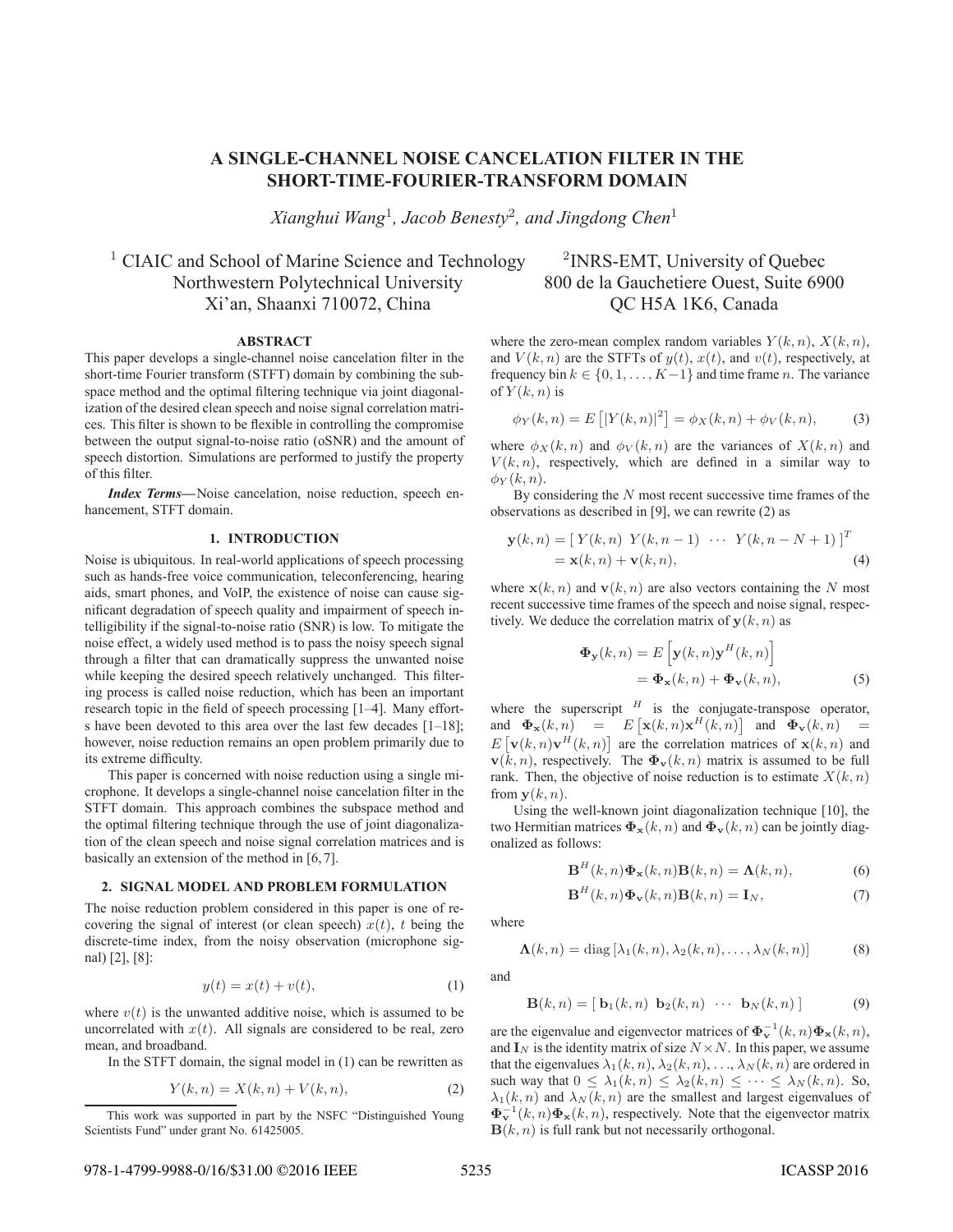## **3. LINEAR ESTIMATION AND PERFORMANCE MEASURES**

First, let us estimate the noise at the STFT subband  $k$  by passing the noisy signal at that subband through a complex linear filter, i.e.,

$$
Z(k,n) = \mathbf{h}'^{H}(k,n)\mathbf{y}(k,n) = X_{\text{fd}}(k,n) + V_{\text{fn}}(k,n), \quad (10)
$$

where  $Z(k, n)$  is an estimate of  $V(k, n)$ ,  $h'(k, n)$  is a filter of length N, which is called the noise estimation filter,  $X_{\text{fd}}(k, n) =$  $h^{\prime H}$  $W^I(k, n)\mathbf{x}(k, n)$  is the filtered desired signal, and  $V_{\text{fn}}(k, n) =$  $\mathbf{h}^{\prime H}(\vec{k}, n) \mathbf{v}(\vec{k}, n)$  is the filtered noise signal. It follows then that the variance of  $Z(k, n)$  is

$$
\phi_Z(k, n) = \phi_{X_{\text{fd}}}(k, n) + \phi_{V_{\text{fn}}}(k, n), \tag{11}
$$

where  $\phi_{X_{\text{fd}}}(k, n) = \mathbf{h}'^H(k, n) \mathbf{\Phi}_{\mathbf{x}}(k, n) \mathbf{h}'(k, n)$  and  $\phi_{V_{\text{fn}}}(k, n) =$  $\mathbf{h}^{\prime H}(k,n)\mathbf{\Phi}_{\mathbf{v}}(k,n)\mathbf{h}^{\prime}(k,n).$ 

Given the noise estimate,  $Z(k, n)$ , the estimate of the desired speech,  $X(k, n)$ , is obtained as

$$
\widehat{X}(k,n) = Y(k,n) - Z(k,n) = \mathbf{h}^{H}(k,n)\mathbf{y}(k,n), \qquad (12)
$$

where

$$
\mathbf{h}(k,n) = \mathbf{i} - \mathbf{h}'(k,n) \tag{13}
$$

is the noise cancelation filter for the estimation of  $X(k, n)$ , with **i** being the first column of  $\mathbf{I}_N$ .

To assess the goodness of the noise cancelation filter,  $h(k, n)$ , we adopt two performance metrics: the SNR and the speech distortion index. The subband input SNR at frequency bin  $k$  is defined as

$$
iSNR(k,n) = \frac{\phi_X(k,n)}{\phi_V(k,n)},
$$
\n(14)

while the subband output SNR at frequency bin  $k$  is given by

$$
\text{oSNR}\left[\mathbf{h}(k,n)\right] = \frac{\mathbf{h}^H(k,n)\mathbf{\Phi}_{\mathbf{x}}(k,n)\mathbf{h}(k,n)}{\mathbf{h}^H(k,n)\mathbf{\Phi}_{\mathbf{v}}(k,n)\mathbf{h}(k,n)}.
$$
(15)

The subband speech-distortion index is defined as [1], [11]

$$
v_{\rm sd}\left[\mathbf{h}(k,n)\right] = \frac{J_{\rm d}\left[\mathbf{h}(k,n)\right]}{\phi_X(k,n)},\tag{16}
$$

where

$$
J_{\mathrm{d}}\left[\mathbf{h}(k,n)\right] = E\left[\left|X(k,n) - \mathbf{h}^{H}(k,n)\mathbf{x}(k,n)\right|^{2}\right].
$$
 (17)

## **4. OPTIMAL NOISE ESTIMATION AND CANCELATION FILTERS**

From the linear filtering model given in (10), we define the output SNR associated with the noise estimation filter  $h'(k, n)$  as

$$
\text{oSNR}_Z\left[\mathbf{h}'(k,n)\right] = \frac{\phi_{X_{\text{fd}}}(k,n)}{\phi_{V_{\text{fn}}}(k,n)} \n= \frac{\mathbf{h}'^H(k,n)\mathbf{\Phi}_{\mathbf{x}}(k,n)\mathbf{h}'(k,n)}{\mathbf{h}'^H(k,n)\mathbf{\Phi}_{\mathbf{v}}(k,n)\mathbf{h}'(k,n)}.
$$
\n(18)

It can be checked that

$$
\lambda_1(k,n) \le \text{osNR}_Z \left[ \mathbf{h}'(k,n) \right] \le \lambda_N(k,n), \ \forall \mathbf{h}'(k,n). \tag{19}
$$

The best way to estimate the noise signal is by minimizing  $\mathrm{oSNR}_z$  [h'(k, n)], since by doing so, the speech signal of interest left in  $Z(k, n)$  is minimal.

Let the noise estimation filter,  $h'(k, n)$ , be of the form:

$$
\mathbf{h}'(k,n) = \sum_{p=1}^{P} \beta_p(k,n) \mathbf{b}_p(k,n) = \mathbf{B}_P(k,n) \beta(k,n), \qquad (20)
$$

where

$$
\mathbf{B}_P(k,n) = [\mathbf{b}_1(k,n) \mathbf{b}_2(k,n) \cdots \mathbf{b}_P(k,n)] \quad (21)
$$

is a matrix of size  $N \times P$  containing the eigenvectors corresponding to the eigenvalues  $\lambda_p(k, n)$ ,  $p = 1, 2, \dots, P$ , and

$$
\boldsymbol{\beta}(k,n) = [\beta_1(k,n) \ \beta_2(k,n) \ \cdots \ \beta_P(k,n)]^T \neq \mathbf{0} \qquad (22)
$$

is an arbitrary complex-valued vector of length P.

If  $\lambda_1(k,n)$  is of multiplicity  $P^1$ , i.e.,  $\lambda_1(k,n) = \lambda_2(k,n) =$  $\cdots = \lambda_P(k, n)$ , it can be checked that the filter given in (20) minimizes  $\delta$ SNR<sub>Z</sub> [**h**'(k, n)]. As a matter of fact, we have

$$
\text{oSNR}_Z\left[\mathbf{h}'(k,n)\right] = \frac{\sum_{p=1}^P \lambda_p(k,n) \left|\beta_p(k,n)\right|^2}{\sum_{p=1}^P |\beta_p(k,n)|^2} \qquad (23)
$$

$$
= \lambda_1(k,n).
$$

So, the output SNR,  $\mathrm{oSNR}_z$   $[\mathbf{h}'(k, n)]$ , is always minimized regardless of the value of the  $\beta(k, n)$  vector involved. However, the choice of  $\beta(k, n)$  plays an important role on the noise estimate, and consequently, the speech estimate. In order to find the optimal  $\beta(k, n)$ vector, let us define the MSE criterion between the desired and estimated signals:

$$
J\left[\mathbf{h}(k,n)\right] = E\left[\left|X(k,n) - \mathbf{h}^H(k,n)\mathbf{y}(k,n)\right|^2\right].
$$
 (24)

Using (17) and defining

$$
J_{\mathbf{r}}\left[\mathbf{h}(k,n)\right] = E\left[\left|\mathbf{h}^{H}(k,n)\mathbf{v}(k,n)\right|^{2}\right],\tag{25}
$$

we can rewrite (24) as

$$
J\left[\mathbf{h}(k,n)\right] = J_{\mathrm{d}}\left[\mathbf{h}(k,n)\right] + J_{\mathrm{r}}\left[\mathbf{h}(k,n)\right],\tag{26}
$$

$$
= \phi_V(k,n) - \beta^H(k,n)\mathbf{B}_P^H(k,n)\Phi_V(k,n)\mathbf{i} - \mathbf{i}^T\Phi_V(k,n)\mathbf{B}_P(k,n)\beta(k,n) + \beta^H(k,n)\beta(k,n) + \beta^H(k,n)\mathbf{A}_P(k,n)\beta(k,n),
$$

where

$$
\Lambda_P(k, n) = \text{diag} \left[ \lambda_1(k, n), \lambda_2(k, n), \dots, \lambda_P(k, n) \right]
$$

$$
= \lambda_1(k, n) \mathbf{I}_P \tag{27}
$$

and  $\mathbf{I}_P$  is the  $P \times P$  identity matrix.

Now, the optimal  $\beta(k, n)$  vector can be found by minimizing  $J$  [ $\mathbf{h}(k, n)$ ],  $J_d$  [ $\mathbf{h}(k, n)$ ], or  $J_r$  [ $\mathbf{h}(k, n)$ ]. For instance, minimizing  $J_r$  [**h**(k, n)], we can find the optimal  $\beta(k, n)$  as

$$
\beta_o(k, n) = \mathbf{B}_P^H(k, n)\Phi_{\mathbf{v}}(k, n)\mathbf{i}
$$
\n
$$
= \mathbf{\Lambda}_P^{-1}(k, n)\mathbf{B}_P^H(k, n)\Phi_{\mathbf{x}}(k, n)\mathbf{i},
$$
\n(28)

<sup>1</sup>In practice, we may consider the  $P$  smallest eigenvalues of  $\mathbf{\Phi}_{\mathbf{v}}^{-1}(k,n)\mathbf{\Phi}_{\mathbf{x}}(k,n).$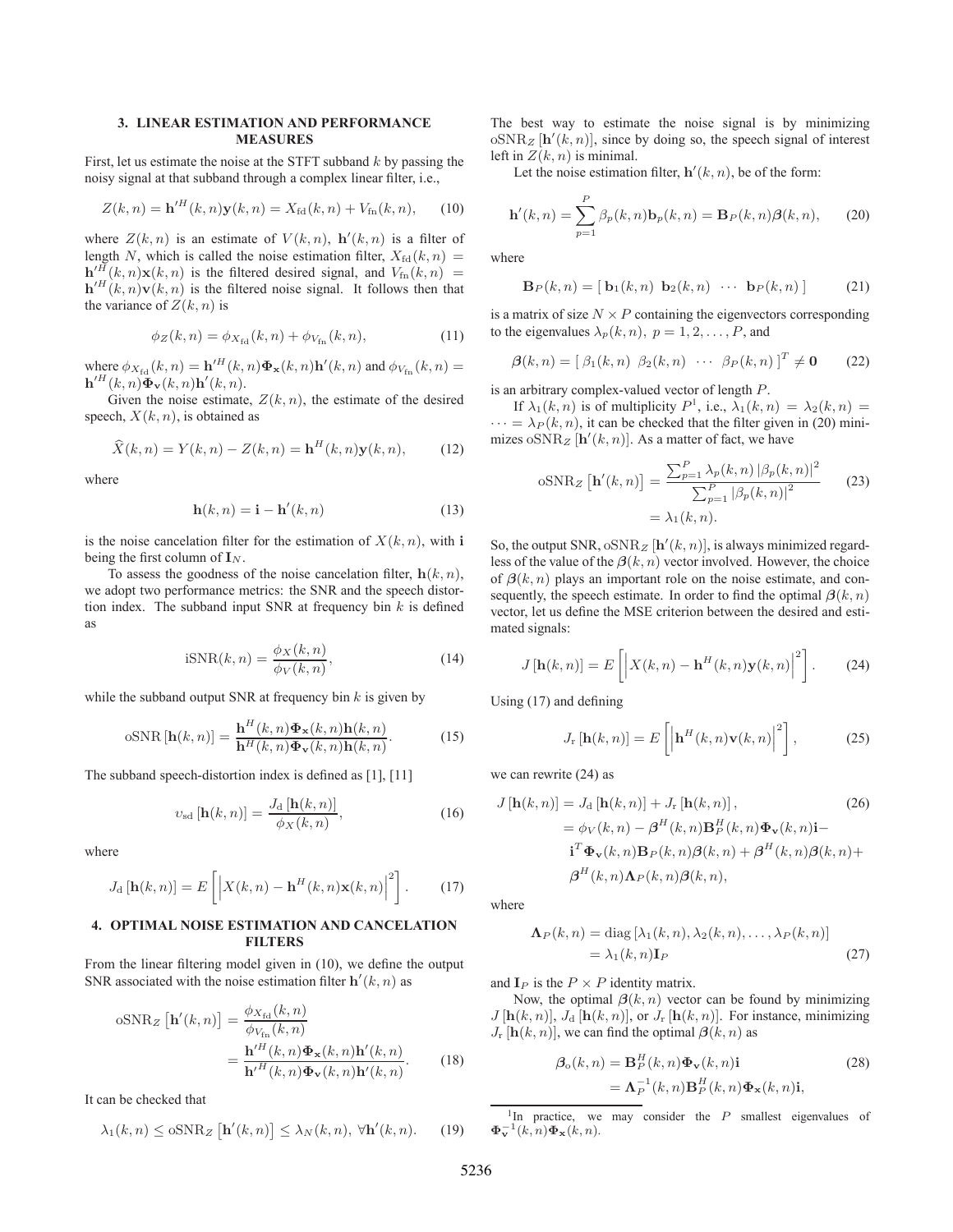Substituting (28) into (20) and (13), we obtain the optimal noise estimation and cancelation filters, respectively,

$$
\mathbf{h}'_o(k,n) = \mathbf{B}_P(k,n)\mathbf{B}_P^H(k,n)\mathbf{\Phi}_{\mathbf{v}}(k,n)\mathbf{i}
$$
\n
$$
= \mathbf{B}_P(k,n)\mathbf{\Lambda}_P^{-1}(k,n)\mathbf{B}_P^H(k,n)\mathbf{\Phi}_{\mathbf{x}}(k,n)\mathbf{i},
$$
\n(29)

and

$$
\mathbf{h}_{\mathrm{o}}(k,n) = \mathbf{i} - \mathbf{B}_{P}(k,n)\mathbf{B}_{P}^{H}(k,n)\mathbf{\Phi}_{\mathbf{v}}(k,n)\mathbf{i}.
$$
 (30)

Note that if  $P = N$ , we have  $h'_0(k, n) = \mathbf{i}$ . In this case,  $h_0(k, n) =$ **0**. So, the noise is completely nulled out.

### **5. PERFORMANCE ANALYSIS**

It can be checked that

$$
\begin{bmatrix} \mathbf{B}_P(k,n) & \mathbf{B}_{N-P}(k,n) \end{bmatrix} \begin{bmatrix} \mathbf{B}_P^H(k,n) \\ \mathbf{B}_{N-P}^H(k,n) \end{bmatrix} = \Phi_{\mathbf{v}}^{-1}(k,n),
$$
\n(31)

where

$$
\mathbf{B}_{N-P}(k,n) = [\mathbf{b}_{P+1}(k,n) \mathbf{b}_{P+2}(k,n) \cdots \mathbf{b}_{N}(k,n)]
$$
\n(32)

Applying (31) to (30), one can obtain

$$
\mathbf{h}_{\mathrm{o}}(k,n) = \mathbf{B}_{N-P}(k,n)\mathbf{B}_{N-P}^{H}(k,n)\mathbf{\Phi}_{\mathbf{v}}(k,n)\mathbf{i}.
$$
 (33)

Then, substituting (33) into (15), we can get the output SNR:

$$
\text{oSNR}\left[\mathbf{h}_{\text{o}}(k,n)\right] = \frac{\sum_{p=P+1}^{N} \left|\mathbf{i}^{H} \mathbf{\Phi}_{\mathbf{v}}(k,n) \mathbf{b}_{p}(k,n)\right|^{2} \lambda_{p}(k,n)}{\sum_{p=P+1}^{N} \left|\mathbf{i}^{H} \mathbf{\Phi}_{\mathbf{v}}(k,n) \mathbf{b}_{p}(k,n)\right|^{2}}.
$$
\n(34)

It is observed from (34) that the output SNR increases with P. When  $P = N - 1$ , we obtain the maximum output SNR, which is  $\lambda_N(k,n)$ .

Substituting (30) into (16), one can write the subband speechdistortion index as

$$
v_{\rm sd}\left[\mathbf{h}_{\rm o}(k,n)\right] = \frac{\sum_{p=1}^{P} \lambda_p(k,n) \left|\mathbf{i}^H \boldsymbol{\Phi}_{\mathbf{v}}(k,n) \mathbf{b}_p(k,n)\right|^2}{\phi_X(k,n)}.
$$
 (35)

It is clearly seen that the speech-distortion index is a monotonic nondecreasing function of P. Now, if the rank of the  $\Phi_{\mathbf{x}}(k, n)$  matrix is equal to  $N - P$ , we have  $\lambda_p(k, n) = 0, p = 1, 2, \ldots, P$ . So, we have  $v_{sd}$  [**h**<sub>o</sub>(k, n)] = 0. Consequently, the optimal filter **h**<sub>o</sub>(k, n) is also a distortionless filter in this case.

#### **6. SIMULATIONS**

In this section, we examine the performance of the optimal noise cancelation filter in (30) through simulations. The clean speech is taken from the TIMIT database [12]. Note that we only take all the speech signals from one male (MSVS0) and one female (FKSR0) speakers from that database. The sampling rate considered in this simulation is 8 kHz. So, the clean signals from the TIMIT database are downsampled from 16 kHz to 8 kHz. Noise is then added into the speech signal to control the input SNR. We consider two types of noise: white Gaussian and babble signal recorded in a New York Stock Exchange (NYSE) room.

To implement the noise cancelation filter, we divide the noisy signal into short-time frames with a frame length of 128 samples (16 ms). The overlapping between neighboring frames is 75%. A



**Fig. 1**. Performance of  $h_o(k, n)$  and the traditional Wiener filter in white noise as a function of P and N: (a) oSNR, (b)  $v_{sd}$ , and (c) PESQ score. The input SNR is 10 dB.

128-point FFT is then used to transform every frame from time domain to STFT domain. In each STFT subband, the noise cancelation filter given in (30) is computed and applied to the noisy STFT coefficients. The overlap-add technique is finally used to transform the noise reduced STFT coefficients into the time domain.

To compute the optimal noise cancelation filter in (30), we need to know the two matrices  $\Phi_{\mathbf{x}}(k, n)$  and  $\Phi_{\mathbf{v}}(k, n)$ . In practice, one has to apply a noise estimation algorithm to obtain the noise statistic characteristic. However, in order to avoid the estimate error of the noise statistic characteristic and focus on the noise reduction performance of the proposed filter, we assume the noise signal has been known in our simulations, and compute the correlation matrices directly from the noisy and noise signals using the following recursions:

$$
\widehat{\Phi}_{\mathbf{y}}(k,n) = \alpha_y \widehat{\Phi}_{\mathbf{y}}(k,n-1) + (1 - \alpha_y) \mathbf{y}(k,n) \mathbf{y}^H(k,n), \quad (36)
$$
  

$$
\widehat{\Phi}_{\mathbf{v}}(k,n) = \alpha_y \widehat{\Phi}_{\mathbf{v}}(k,n-1) + (1 - \alpha_y) \mathbf{v}(k,n) \mathbf{v}^H(k,n), \quad (37)
$$

where  $\alpha_y$  and  $\alpha_v$  are forgetting factors. We take  $\alpha_y = \alpha_v$  for simplicity in our experiments. Then the clean speech correlation matrix  $\widehat{\Phi}_{\mathbf{x}}(k, n)$  can be obtained as  $\widehat{\Phi}_{\mathbf{y}}(k, n) - \widehat{\Phi}_{\mathbf{v}}(k, n)$ . To make sure  $\widehat{\Phi}_{\mathbf{x}}(k, n)$  is positive semidefinite, we apply the eigenvalue decomposition to  $\mathbf{\Phi}_{\mathbf{x}}(k, n)$  and force all the very small eigenvalues to zeros.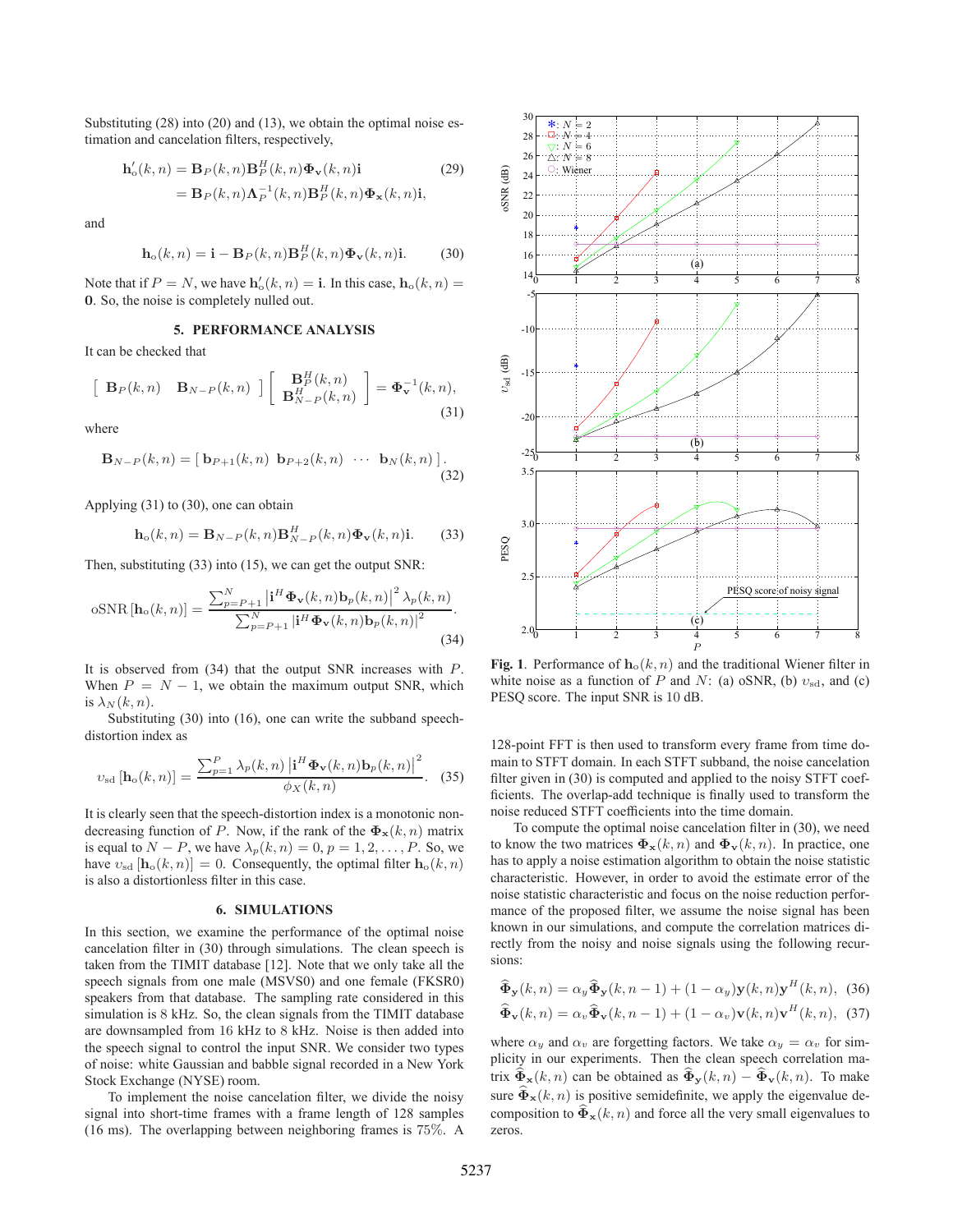

**Fig. 2**. Performance of  $h_o(k, n)$  and the traditional Wiener filter in white and NYSE noises as a function of P: (a) oSNR, (b)  $v_{sd}$ , and (c) PESQ score. The input SNR is 10 dB and  $N = 6$ .

For ease of performance presentation, we use the long-time fullband output SNR and speech-distortion index as the performance measures, which are defined as

$$
oSNR = \frac{E[x_{\text{fd}}^2(t)]}{E[v_{\text{rn}}^2(t)]},
$$
\n(38)

$$
v_{\rm sd} = \frac{E\left\{ [x(t) - x_{\rm fd}(t)]^2 \right\}}{E[x^2(t)]},\tag{39}
$$

where  $x_{\text{fd}}(t)$  and  $v_{\text{rn}}(t)$  are the time-domain counterparts of the enhanced speech and residual noise, respectively.

In the first simulation, we consider the case with white Gaussian noise. The performance as a function of the parameter  $P$  with different values of  $N$  is plotted in Fig. 1. For the purpose of comparison, we also plotted the results of the traditional Wiener gain,  $H_W(k, n) = \phi_X(k, n) / \phi_Y(k, n)$  [11], where both  $\phi_X(k, n)$  and  $\phi_Y(k, n)$  are computed in the same way as described previously.

It can be seen that both the output SNR and speech-distortion index with a specified value of N increase with  $P$ . This coincides with the theoretical analysis in Section 5. In contrast, the PESQ score does not bear a monotonic relationship with P when the value of N is large. For example, with  $N = 8$ , the PESO score increases with  $P$  first and then decreases. It is also seen that the maximum PESQ score for  $N = 8$  is smaller than that for  $N = 6$ . This indicates that the filter length  $N$  should not be too large. The underlying rea-

son is that there is not much correlation between STFT coefficients from far-distant frames. Besides, the estimate error of the correlation matrices may increase with  $N$ , which eventually translates into performance degradation. For  $N = 4$ , 6 and 8, the noise cancelation filter  $h_o(k, n)$  can achieve a PESQ score higher than that of the traditional Wiener filter if the value of P is properly chosen.

The second simulation is performed in a real reverberant office room. The reverberation time  $T_{60}$  of this room is approximately 0.24 s. A loudspeaker is placed in the room to play back some speech signals from the TIMIT database. A microphone is used to record the signal at a sampling rate of 8 kHz. To make the simulation repeatable and also for the ease of performance evaluation, the impulse response from the loudspeaker to the microphone is measured first. Convolution between the measured impulse response and the signals taken from the TIMIT database (again, from the speakers MSVS0 and FKSR0) is performed. This convolved speech is used as the "clean" speech in our simulation. Either white Gaussian or NYSE noise is then added to control the input SNR to be 10 dB. Based on the previous simulation, we set  $N = 6$  and investigate the impact of P on the performance. Figure 2 plots the output SNR, speechdistortion index, and PESQ score, all as functions of P, of both the noise cancelation filter  $h_o(k, n)$  and the traditional noise reduction Wiener gain. As seen, both the output SNR and the speech-distortion index of the noise cancelation filter  $h_o(k, n)$  increase with P, which, again, coincides with the theoretical analysis. The PESQ score of the noise cancelation filter  $h_o(k, n)$  depends on the value of P. When the value of  $P$  is properly chosen, the noise cancelation filter has a better PESQ score than the traditional Wiener gain.

## **7. CONCLUSIONS**

This paper developed a noise cancelation approach to single-channel noise reduction in the STFT domain. It first obtains an estimate of the noise in each STFT subband and then subtracts the noise estimate from the noisy STFT coefficients to achieve noise reduction. To obtain a good estimate of the noise, an optimal noise estimation filter was developed, which basically combines the well-known subspace method and the optimal filtering technique via joint diagonalization of the clean speech and noise signal correlation matrices. The optimal noise cancelation filter is then constructed from the optimal noise estimation filter. Some theoretical analysis was provided to show the impact of the order of the noise subspace on the noise reduction performance. Simulations were performed in both an ideal and a real room environments. The results demonstrated that the optimal noise cancelation filter can yield larger output SNR and better PESQ score than the popularly used Wiener gain if the subspace parameter is properly chosen.

### **8. RELATION TO PRIOR WORK**

In this paper, we developed a single-channel noise cancelation in the STFT domain, which is basically an extension of the method in [6,7] with more comprehensive theoretical analysis and more flexibility in controlling the tradeoff between the output SNR and speech distortion for better speech quality improvement. This method combines the subspace method [15, 16] and the optimal filtering technique [1, 2, 8] through the use of joint diagonalization [10, 17, 18] of the clean speech and noise correlation matrices. Because of the use of the joint diagonalization, this algorithm can deal with both white and colored noise. It can also achieve a distortionless estimate of the clean speech if the speech correlation matrix is rank-deficient. Simulation results showed that the developed algorithm can achieve a higher PESQ score than the widely used Wiener filter in most cases.